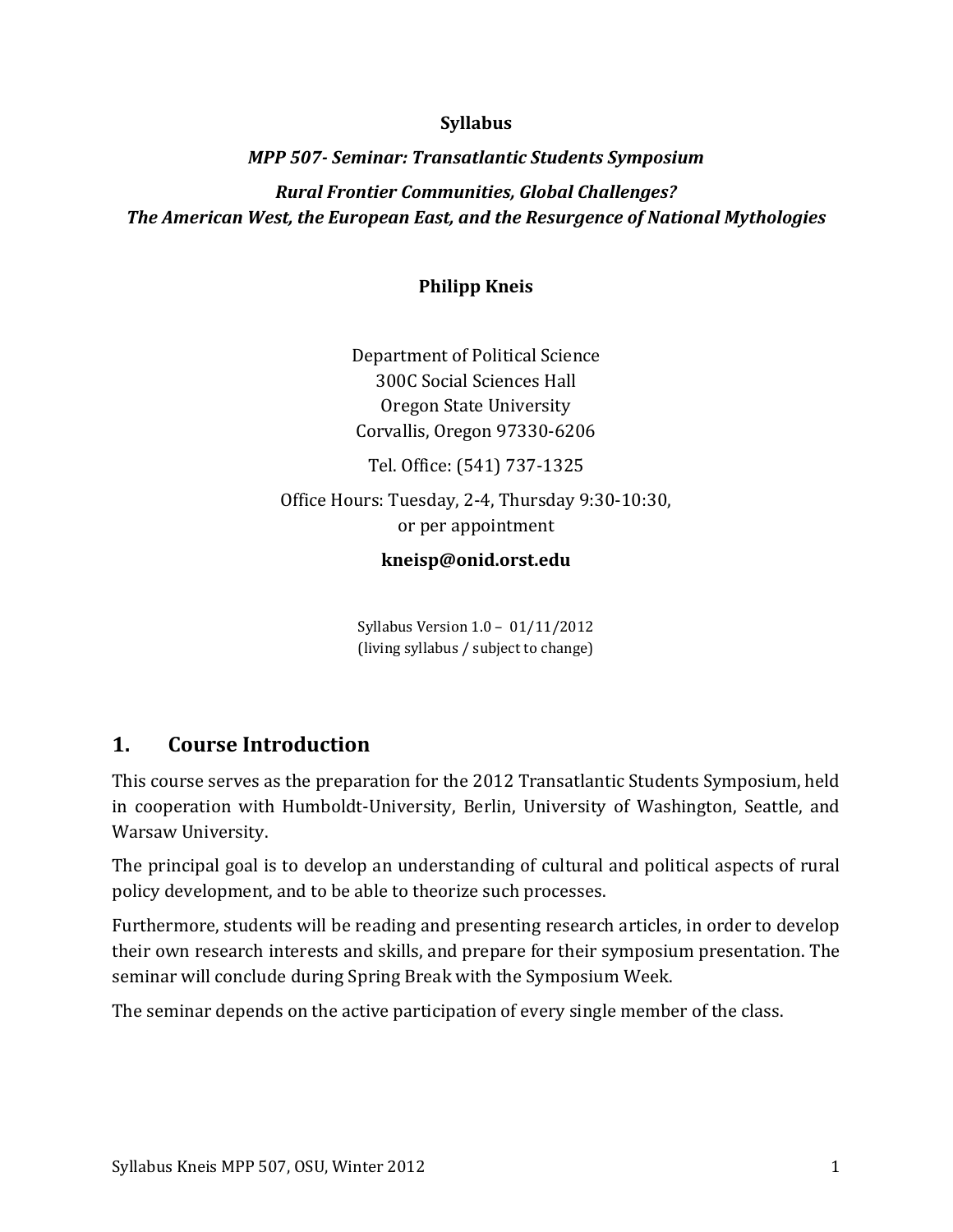# **2. Description of the Topic of the Symposium**

The American Frontier has been a place both of promise and loss; a loss of life and land for the Native population, but a promise to those who have come to colonize these lands. What could be called the European frontier is a possible or recent region of EU expansion into former territories controlled by the Soviet Union.

Today, the American frontier is both "closed" and ubiquitous. Celebrations of frontier life can be seen throughout the United States, manifested in the continued affirmation of the so-called pioneer spirit, of rugged individualism and self-reliance as demonstrated by the Tea Party movement and its political representatives. Consequences of frontier ideology can also be seen in the persistent challenges for Native cultures and economies. In rural, frontier America, however, both Native and non-Native communities ideologically and culturally have become part of the national mythology of Cowboys and Indians: The frontier has always been defined as a "meeting place," however euphemistically phrased by Frederick Jackson Turner.

In the aftermath of the recent economic downturn, but already following an intensive economic globalization, rural, frontier America has felt the consequences of the economic downturn and a change in industrial and labor structures. What has this meant for the cultural legacy of the pioneer spirit and the "winning" of the West?

On the other side of the Atlantic, the European Union has developed a mythology of community and progress, of peace and prosperity after World War II, a movement that has been rejuvenated by the end of the Cold War. This "winning" of the East had been interpreted also as an ideological victory for democracy and post-nationalism. However, following initial euphoria, the fall of the Soviet Union has enabled economic globalization to an unprecedented degree. Rural communities in Europe have been hit hard by the ensuing deindustrialization. Furthermore, in some former Communist states, the ideological push towards neo-liberal policies stands in stark contrast to established welfare states and statemandated solidarity in the former Western Europe. These processes are also questioning national mythologies and borders, for instance in the border regions of Germany and Poland, but also with respect of resurging nationalism in Hungary, Finland, Austria, Belgium and Italy.

Thus in a critical comparison, the Tenth Transatlantic Students Symposium will investigate in how far the impact of both the intensified globalization and the economic crisis has affected rural communities in the United States and the European Union, and how this has translated into a reexamination of national mythologies based on the respective frontiers, in the American case towards the West, in the European case towards the East.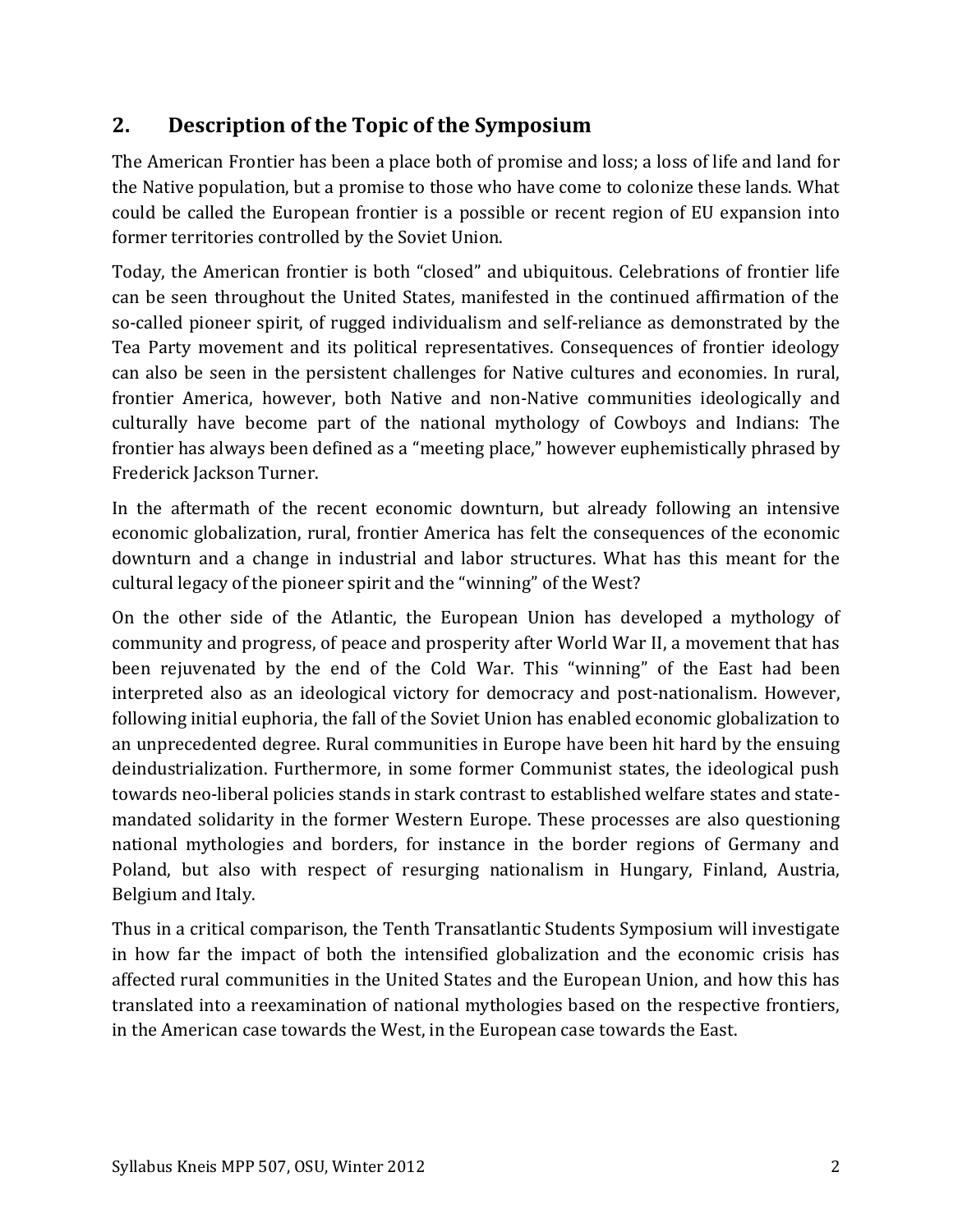## **3. Student Learning Outcomes**

The course seeks to develop in students…

- an understanding for the central issues relevant to rural policy and to cultural questions relating to the frontier, West and East
- an interdisciplinary outlook, combining methods of political science and cultural studies
- an understanding of the necessity to theorize culture and politics, and to apply different theoretical models to different circumstances
- the ability to present the basic argument of a scholarly text
- the ability to work collaboratively on a presentation
- the ability to conduct own research and write a response paper based upon what was discussed in class, and the student's own research interest
- to hold a presentation in an international student conference setting

## **4. Course Policy**

- Attendance is mandatory.
- A seminar thrives on the regular participation of every single member of the group. You are expected to participate actively in the discussions, and you should feel free to do so. This is a place to learn, not a place to be perfect. You do not need to be intimidated. Everyone is in the same boat.
- Respect your fellow students.
- If somebody makes a mistake, be patient and understanding. Make any criticism about the argument and the issue, not about the person.
- People are indeed able to see things differently, even though they have the same facts.
- During the course there may be some unforeseen circumstances which arise that alter the schedule below. In this case it will be YOUR responsibility to be in class to find out what those adjustments might be.
- This is a living syllabus, it may be subject to change.
- If you are experiencing problems with this course, its content, the readings, my teaching style, I strongly encourage you to raise your concerns at the earliest possible moment. You can do so by visiting me during my office hours.
- Student Conduct: To fully understand student conduct expectations (definitions and consequences of plagiarism, cheating, etc.), see

<http://oregonstate.edu/studentconduct/regulations/index.php#acdis>.

The Writing Center provides students with a free consulting service for their writing assignments, see [http://cwl.oregonstate.edu/owl.php.](http://cwl.oregonstate.edu/owl.php)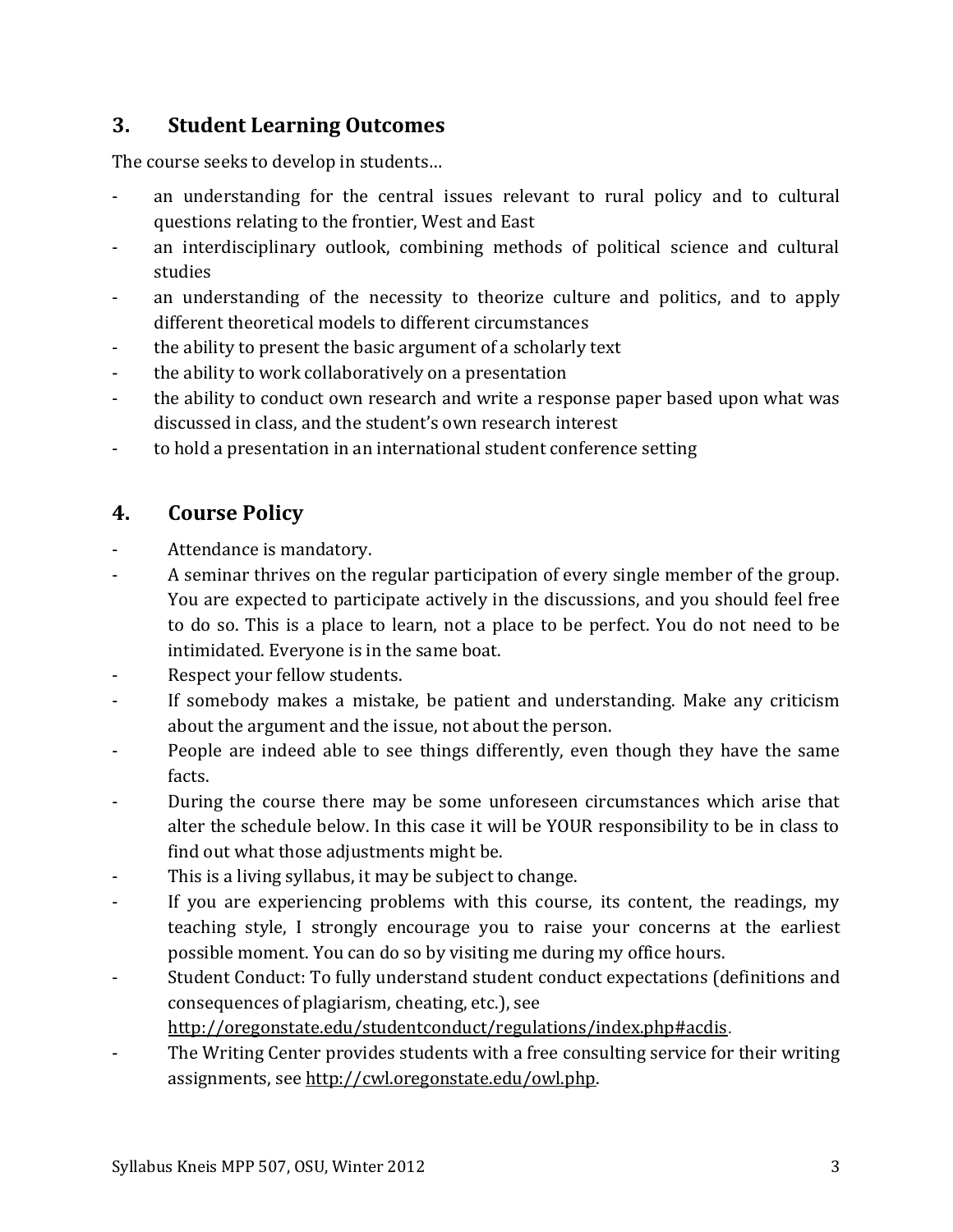- In the case that I feel attendance and reading progress are below reasonable expectations, I reserve the right to do an unannounced quiz at the beginning of a session in order to check on reading progress. These would have 2 questions. If every question is answered correctly, your total point balance will be unaffected. Any question answered wrongly (or not at all) will downgrade your total points by - 0.25 points. You can avoid such tests if everybody attends regularly, participates actively, and does their reading.

## **5. Required Texts by Session**

See Blackboard for further reading assignments.

### *Session 1: Frontier*

Turner, Frederick Jackson. "The Significance of the Frontier in American History." 1894. [http://www.historians.org/pubs/archives/turnerthesis.htm.](http://www.historians.org/pubs/archives/turnerthesis.htm) Retrieved 01/11/2012.

### *Session 2: American Frontier and Rural America*

Sheridan, Thomas E. "Embattled Ranchers, Endangered Species, and Urban Sprawl: The Political Ecology of the New American West". *Annual Reviews Anthropology*, 2007, 36, 121– 138.

Johnson, Carly. "Defining Rural Oregon: An Exploration." *Oregon State University* EM 8937(September 2007).

Partridge, Mark D., M. Rose Olfert. "Dissension in the Countryside: Bridging the Rural-Urban Divide with a New Rural Policy." 2008.

[http://crerl.usask.ca/research\\_assets/Partridge-Olfert\\_BK\\_Chapter\\_june\\_18.pdf.](http://crerl.usask.ca/research_assets/Partridge-Olfert_BK_Chapter_june_18.pdf) Retrieved 01/11/2012.

## *Session 3: Challenges to Rural Economy*

Isserman, Andrew M. et al. "Why Some Rural Places Prosper and Others Do Not". *International Regional Science Review*, Vol. 32, No. 3, July 2009, 300-342.

Macke, Don and Deborah Markley. "Entrepreneurship and Rural America". *Rural Research Report*, Spring 2006, Vol. 17, Issue 4, 1-6.

Haggblade, Steven, Peter B. R. Hazell, and Thomas Reardon. "Transforming the Rural Nonfarm Economy. Opportunities and Threats in the Developing World." *IFPRI Issue Brief*  58 (February 2009).

## *Session 4: The European Frontier and Rural Europe*

Favell, Adrian: "The New Face of East-West Migration in Europe". *Journal of Ethnic and Migration Studies*, Vol. 34, No. 5, July 2008, 701-716.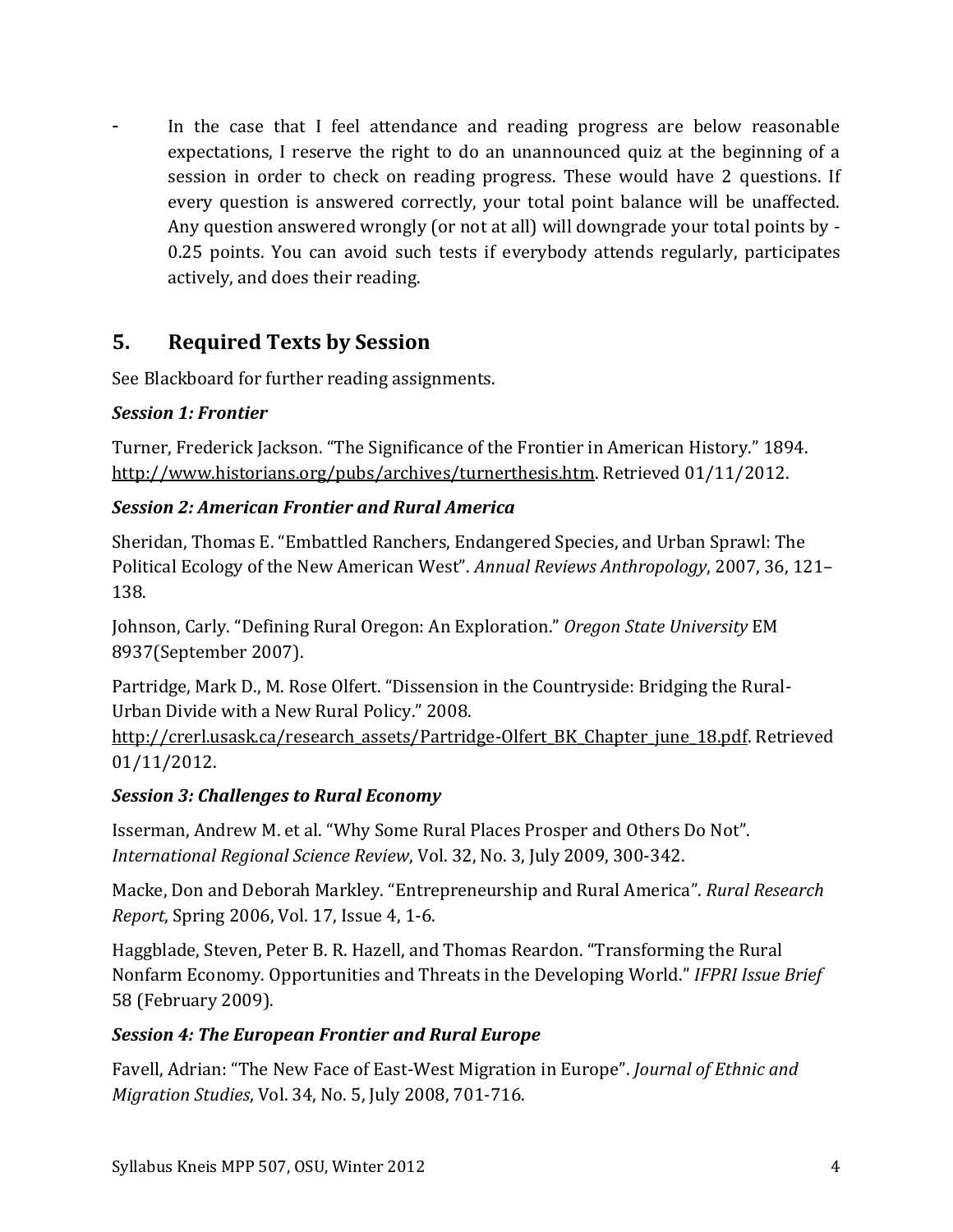Bryden, John. "Rural Development Indicators and Diversity in the European Union." 2002. [http://srdc.msstate.edu/trainings/presentations\\_archive/2002/2002\\_bryden.pdf.](http://srdc.msstate.edu/trainings/presentations_archive/2002/2002_bryden.pdf) Retrieved 01/11/2012.

Bryden, John. "Rural Development Situation & Challenges in EU-25." 2003. [http://ec.europa.eu/agriculture/events/salzburg/bryden.pdf.](http://ec.europa.eu/agriculture/events/salzburg/bryden.pdf) Retrieved 01/11/2012.

Korek, Janusz. "Central and Eastern Europe from a post-colonial perspective." 2009. [http://www.postcolonial-europe.eu/index.php/en/essays/60--central-and-eastern](http://www.postcolonial-europe.eu/index.php/en/essays/60--central-and-eastern-europe-from-a-postcolonial-perspective)[europe-from-a-postcolonial-perspective.](http://www.postcolonial-europe.eu/index.php/en/essays/60--central-and-eastern-europe-from-a-postcolonial-perspective) Retrieved 01/11/2012.

# **6. Course Assignments**

- 1) **Presentation of an assigned text (Weeks 2-4).** In the beginning of the quarter, the texts will be distributed amongst all participants. Texts may be presented by 1 or 2 students, depending on the number of students. The presentation should introduce the main arguments of the text and briefly explain the historical background. The duration of the presentation should be **approx. 5 minutes**. During the discussion, the presenters will then also be responsible for facilitating the class discourse by being the experts on the text. Whether you are presenting or not, **everybody is required to read all the texts**, unless they are marked as additional. If you share a presentation with another student, both of you must speak for an equal portion of the time. A summary of the presentation is to be posted on blackboard after the session.
- 2) **Response Paper on a topic of your own choice, in relation to the seminar.** This is an academic opinion piece which is based upon the seminar readings and discussions. You are supposed to develop a thesis in the beginning, and then develop arguments in support of the thesis, but also hint at possible counterarguments. You need to use at least 5 scholarly articles or books. You need to find at least 3 scholarly research articles or books on your own, and may also use any texts already assigned. Standard citation methods apply. The paper should be **approx. 4 pages** of text (12 point Times, 1.5-spaced, 1 in. margins) plus bibliography. **Due Date: Friday 02/17, by 12:00 PM, PRINTED OUT HARDCOPY ONLY (before the seminar session).**
- 3) **Research Presentation.** Students will work on their own and present a topic of their own choice. The presentation must not be longer than **15 minutes**. Students need to find additional research beyond the texts provided by the instructor, at least 3 scholarly articles or books. These can be the same that you already found for the response paper. The presentations are the preparation for the symposium presentation. A summary of the presentation is to be posted on blackboard after the session.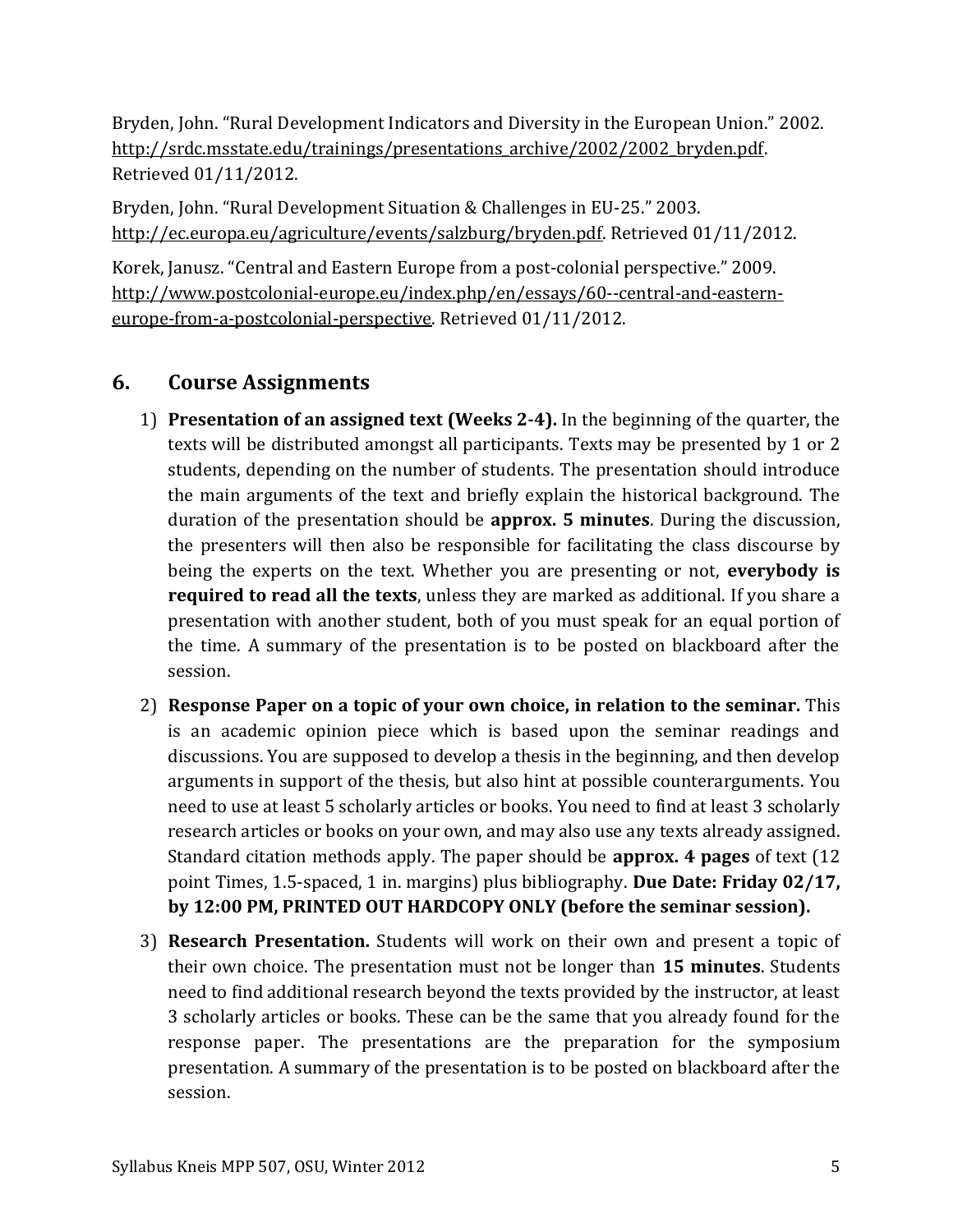4) **Blackboard.** Students will have to participate in Blackboard.

# **7. General Argumentation Rules (for Presentations and Papers)**

- If you refer to somebody or a text, always provide a detailed source. Never say "As Aristotle has said, …" but provide a concrete source. You will find that many quotes are continually misattributed. Do the research.
- Be respectful of others' opinions and arguments, no matter how harshly you may disagree. Any criticism must be aimed at the argument or subject matter ("*argumentum ad rem*"), not at the person ("*argumentum ad hominem*").
- If you disagree with a certain position, make sure you represent it accurately in all its scope, and not as a distorted caricature ("straw man argument").
- Base your argument on a solid database, not just on your own experiences or things you have heard ("anecdotal evidence").
- Just because a famous or influential person made a certain argument, does not automatically provide it with legitimacy ("argument from authority").
- Just because something occurs in nature, does not make it good ("naturalistic fallacy").
- See also: www.fallacyfiles.org

# **8. Presentation Guidelines and Grading**

For general remarks, see the presentation guidelines in Appendix I, page [12.](#page-11-0)

## *Grading: 10 points total*

- complexity of the argument (up to 5 points)
- correct rendition of the argument (1 point)
- clarity of the argument (1 point)
- adequate use or non-use of technology and/or visual aids and/or handout (1 point)
- handling your responses to questions (1 point)
- pose and clarity of speaking (1 point)

## **8.1. Specific Guidelines for the Presentation of an Assigned Text (Weeks 2-4)**

- You are the expert on the text. You can assume everyone else has read the text as well (they should). Nevertheless, recap the major arguments of the text.
- None of the texts holds absolute truth. All of them are written from a specific point of view, with which you may agree or disagree. If you voice any such judgment, you need to provide reasons.
- If you have a presentation partner, work with them. Make sure you divide up the work equally, and that both of you present your parts of the presentation.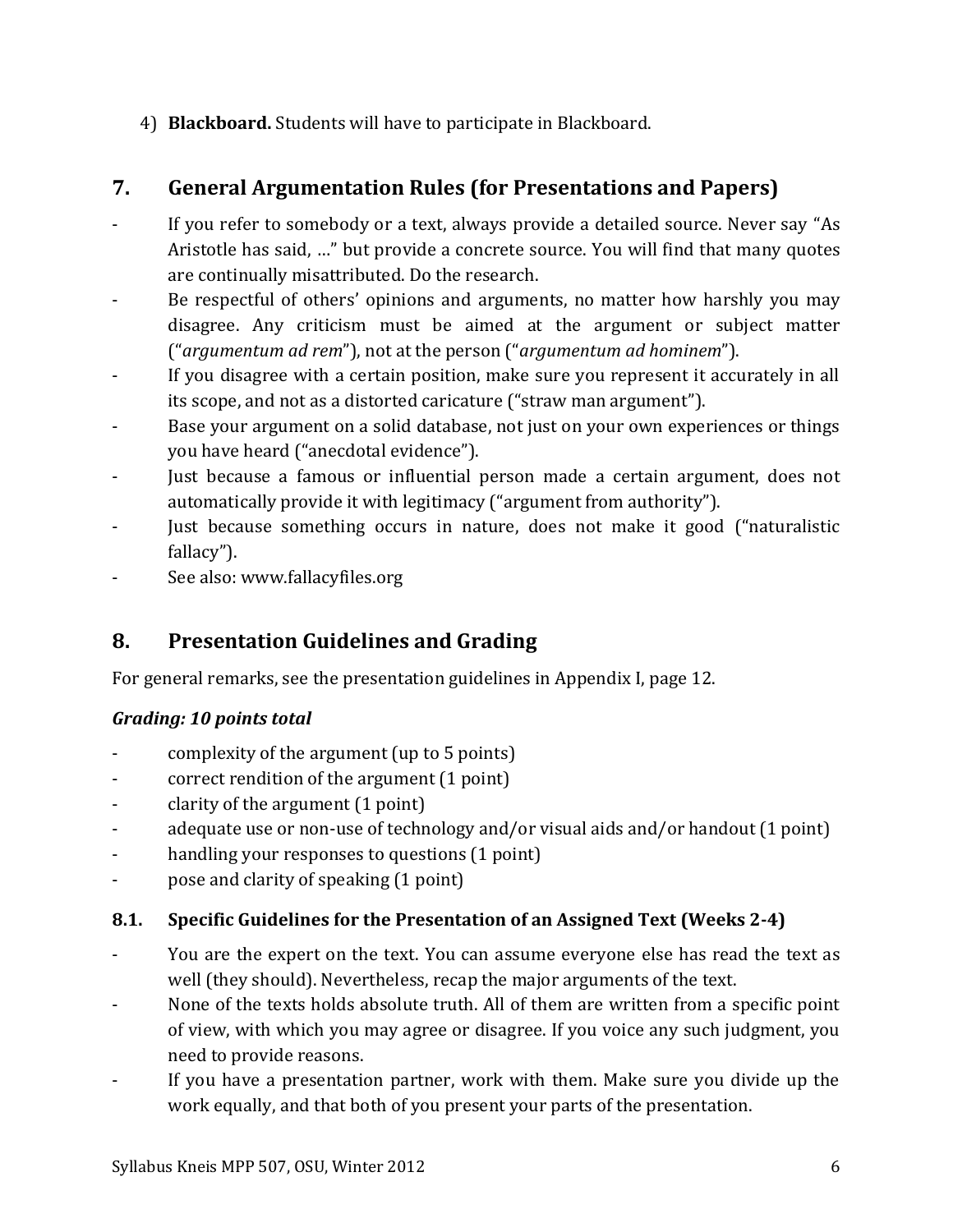- Time yourself, you only have 5 minutes.
- Prepare up to 2 questions for class discussion.
- Prepare to be interrupted if your time is up.

## **8.2. Specific Guidelines for the Research Presentation (Weeks 9-10)**

- Find your own topic, and discuss it with the instructor in beforehand.
- Find scholarly articles for your research.
- Justify why you think your topic is of relevance.
- Put your own topic into its proper historical and/or political context.
- Structure your argument clearly.
- Work with your presentation partner. Make sure you divide up the work equally, and that all of you present your parts of the presentation.
- Time yourself, you only have 15 minutes.
- Prepare up to 3 questions for class discussion.
- Prepare to be interrupted if your time is up.

## **9. Response Paper Grading**

## - **15 points total**

- 5 points for complexity of the argument
- 2 points for correct bibliography and correct citation (choose either MLA or APA, see Appendices II and III, page [14,](#page-13-0) and stick to one method throughout your paper).
- 1 point for spelling and language
- 1 point for structure
- 1 point for fulfilling formal criteria (formatting, length, etc.)
- 1 point per cited article or book that you individually researched (min. 3 articles, max. 3 points)
- 1 point per other cited article or book, which may or may not have been assigned for class (min. 2 articles or books, max. 2 points)

## **Penalties for turning it in later:**

- Turning in the assignment late: -1 point per day
- $-$  if you turn it in on the same day but later,  $\frac{1}{2}$  a point

# **10. Blackboard Guidelines and Grading**

- Introduce yourself initially to Blackboard by saying who you are, what your study interests are, and whatever else you would like people to know about yourself.
- You then need to write at least 5 posts for blackboard of substantial length and quality. This cannot just be a brief response of twitter length, or a link, but has to be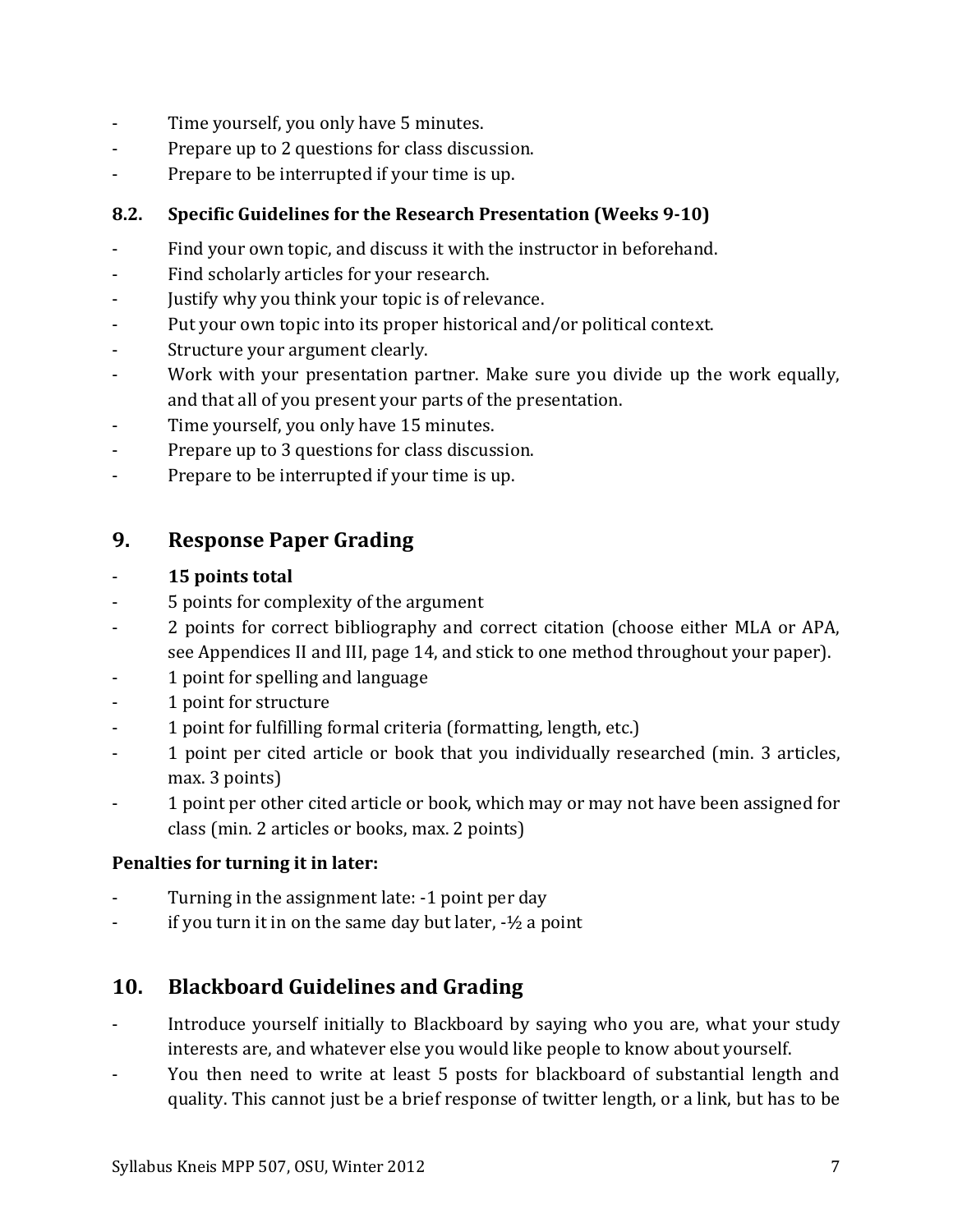a contribution for discussion of at least 2 paragraphs of length which opens up a possible discussion topic and/or discusses or introduces a topic and/or provides a thoughtful response to a post opened by someone else earlier.

- Blackboard min. 5 posts, total

### *Grading: 5 points total*

1 point per post, but only a maximum of 5 points

## **11. Final Grade Distribution**

| Maximum possible points: |  |  | 40 points |
|--------------------------|--|--|-----------|
|--------------------------|--|--|-----------|

| Text Presentation: | 10 points |
|--------------------|-----------|
|                    |           |

- Research Presentation: 10 points
- Response Paper: 15 points
- Blackboard: 5 points

### Grading:

| $\mathbf{A}$ | 95%   | to under or equal | 100% | 38             | to under or equal | 40   | points |
|--------------|-------|-------------------|------|----------------|-------------------|------|--------|
| $A -$        | 90%   | to under          | 95%  | 36             | to under          | 38   | points |
| $B+$         | 87%   | to under          | 90%  | 34.8           | to under          | 36   | points |
| B            | 83%   | to under          | 87%  | 33.2           | to under          | 34.8 | points |
| <b>B-</b>    | 80%   | to under          | 83%  | 32             | to under          | 33.2 | points |
| $C+$         | 77%   | to under          | 80%  | 30.8           | to under          | 32   | points |
| $\mathbf C$  | 73%   | to under          | 77%  | 29.2           | to under          | 30.8 | points |
| $C -$        | 70%   | to under          | 73%  | 28             | to under          | 29.2 | points |
| $D+$         | 67%   | to under          | 70%  | 26.8           | to under          | 28   | points |
| D            | 63%   | to under          | 67%  | 25.2           | to under          | 26.8 | points |
| D-           | 60%   | to under          | 63%  | 24             | to under          | 25.2 | points |
| F            | $0\%$ | to under          | 60%  | $\overline{0}$ | to under          | 24   | points |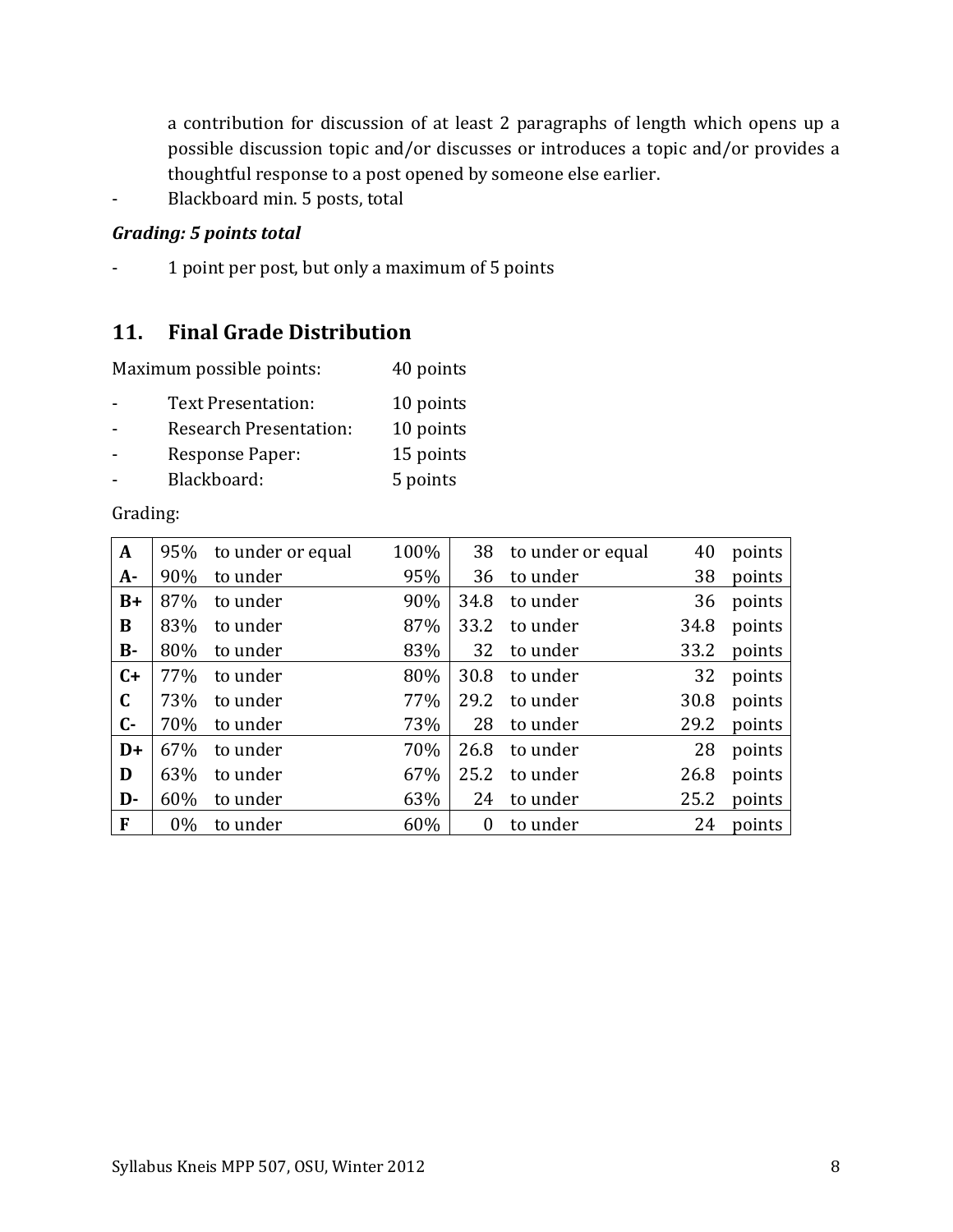# **12. Seminar Schedule**

| Week                    | Session                                   | Thursday                                    |  |
|-------------------------|-------------------------------------------|---------------------------------------------|--|
| $\mathbf{1}$            | $\mathbf{1}$                              | 1/13/2012                                   |  |
|                         |                                           |                                             |  |
| <b>INTRO</b>            | <b>Introduction to the Symposium</b>      |                                             |  |
|                         | History of the Program                    |                                             |  |
|                         | <b>Interdisciplinary Character</b>        |                                             |  |
|                         | Practicalities                            |                                             |  |
|                         |                                           |                                             |  |
|                         | <b>The American Frontier</b>              |                                             |  |
|                         | An Approach to Cultural Theories          |                                             |  |
|                         |                                           |                                             |  |
| $\overline{2}$          | $\overline{2}$                            | 1/20/2012                                   |  |
|                         |                                           |                                             |  |
| <b>RURAL</b>            | The American Frontier and Rural America   |                                             |  |
| <b>AMERICA</b>          | <b>Current Issues</b>                     |                                             |  |
| I                       |                                           |                                             |  |
|                         | Texts:                                    | Sheridan 2007 (20 pg.)                      |  |
|                         |                                           | Johnson 2007 (2 pg.)                        |  |
|                         |                                           | Partridge, Offert 2008 (31 pg.)             |  |
|                         |                                           |                                             |  |
| 3                       | 3                                         | 1/27/2012                                   |  |
|                         |                                           |                                             |  |
| <b>RURAL</b>            | <b>Challenges to Rural Economy</b>        |                                             |  |
| <b>AMERICA</b>          | <b>Current Policy Issues</b>              |                                             |  |
| $\mathbf{I}$            |                                           |                                             |  |
|                         | Texts:                                    | Isserman et al. 2009 (43 pg.)               |  |
|                         |                                           | Mackle, Markley 2006 (6 pg.)                |  |
|                         |                                           | Haggblade et al. 2009 (4pg.)                |  |
|                         |                                           |                                             |  |
| $\overline{\mathbf{4}}$ | $\overline{4}$                            | 2/3/2012                                    |  |
|                         | The European Frontier and Rural Europe    |                                             |  |
| <b>RURAL</b>            | Theoretical Approaches and Current Issues |                                             |  |
| <b>EUROPE</b>           |                                           |                                             |  |
|                         | Texts:                                    | Favell 2008 (17 pg.)                        |  |
|                         |                                           |                                             |  |
|                         |                                           |                                             |  |
|                         |                                           | Bryden 2002 (15 pg.)                        |  |
|                         |                                           | Bryden 2003 (10 pg.)<br>Korek 2009 (13 pg.) |  |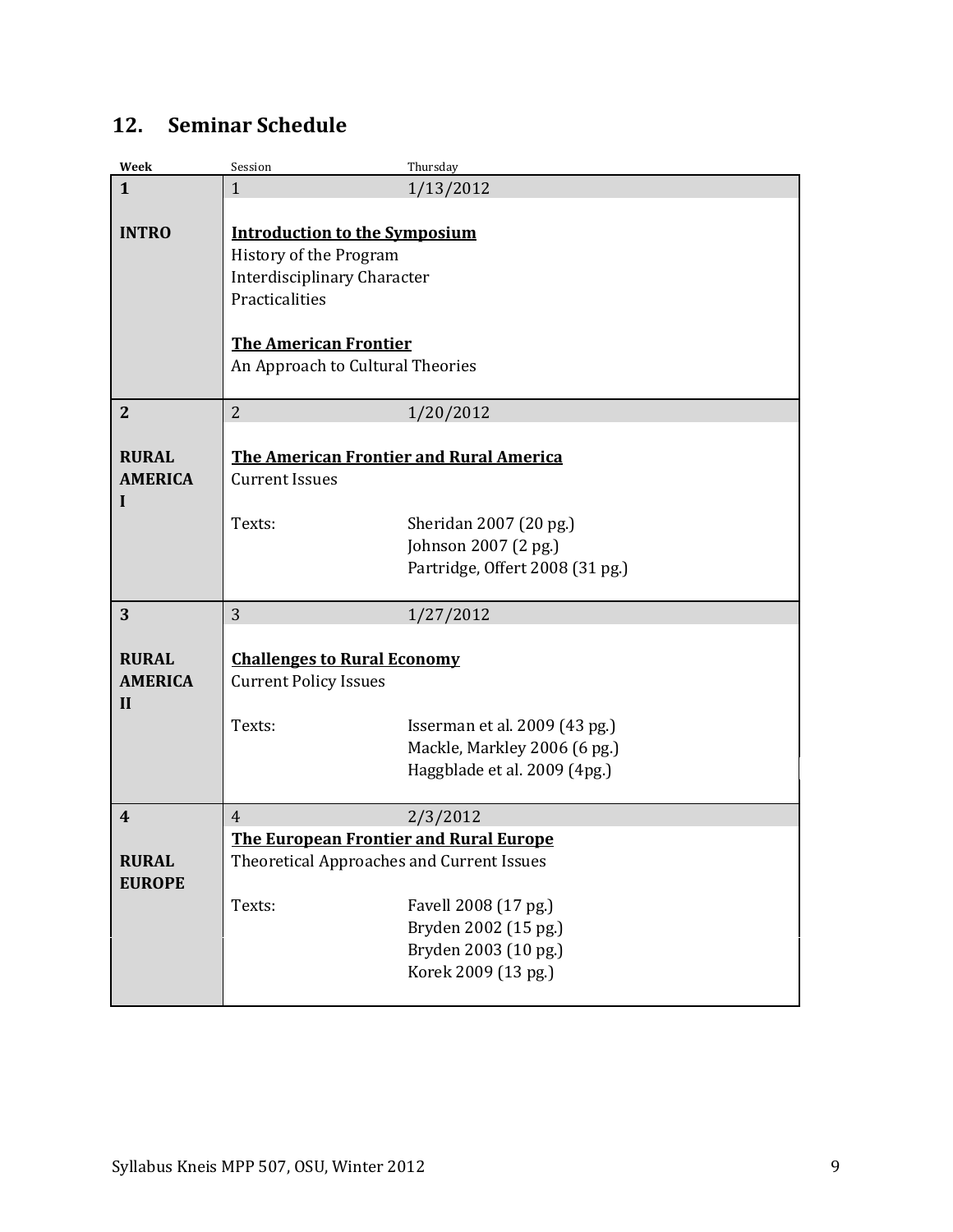| 5                                | 5<br>2/10/2012                                                                              |  |  |
|----------------------------------|---------------------------------------------------------------------------------------------|--|--|
| <b>BRAIN-</b><br><b>STORMING</b> | <b>Symposium Papers Brainstorming</b><br>We will discuss ideas for Symposium presentations. |  |  |
| 6                                | 6<br>2/17/2012                                                                              |  |  |
| <b>VIDEO</b><br>CONF.            | <b>Video Conference</b><br>Time and possible date change to be announced                    |  |  |
|                                  | <b>Response Paper</b><br><b>Due</b>                                                         |  |  |
| $\overline{7}$                   | $\overline{7}$<br>2/24/2012                                                                 |  |  |
| <b>DISCUSSION</b>                | <b>Policy Issues: Discussion of Student Research</b>                                        |  |  |
| 8                                | 8<br>3/2/2012                                                                               |  |  |
| <b>DISCUSSION</b>                | <b>Cultural Issues: Discussion of Student Research</b>                                      |  |  |
| 9                                | 9<br>3/9/2012                                                                               |  |  |
| <b>PRESEN-</b><br><b>TATIONS</b> | <b>Research Presentations / Test Presentation for Symposium</b><br>Part I                   |  |  |
| 10                               | 10<br>3/16/2012                                                                             |  |  |
| <b>PRESEN-</b><br><b>TATIONS</b> | <b>Research Presentations / Test Presentation for Symposium</b><br>Part II                  |  |  |
|                                  | 3/23/2012                                                                                   |  |  |
| <b>FINALS</b><br><b>WEEK</b>     | <b>Friday Evening: Departure for Portland</b>                                               |  |  |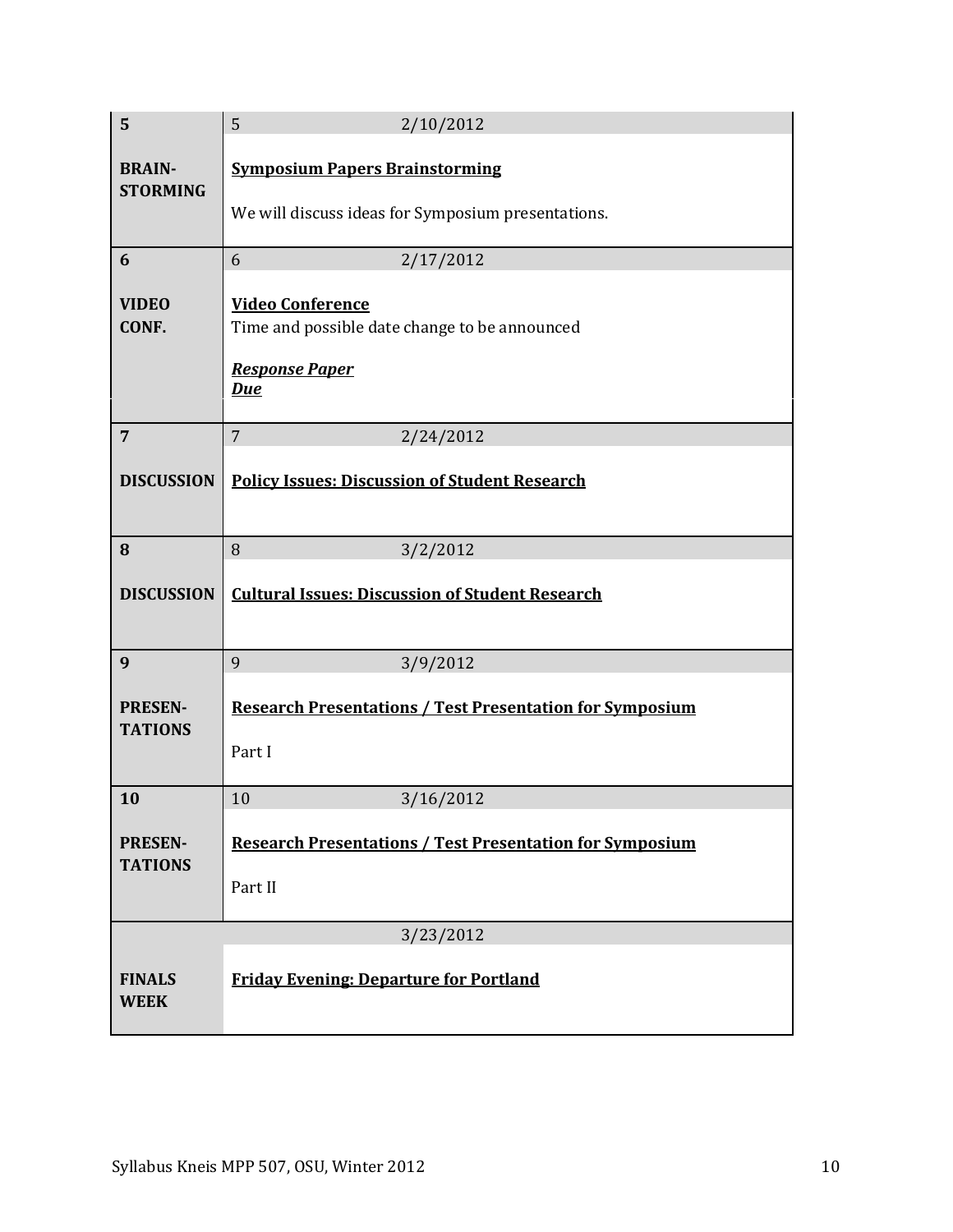# **13. TENTATIVE Symposium Week Schedule**

| Friday, March 23    | arrival of all groups in Portland, Oregon                                                                                                                                                                                             |
|---------------------|---------------------------------------------------------------------------------------------------------------------------------------------------------------------------------------------------------------------------------------|
| Saturday, March 24  | morning and afternoon: free time<br>orientation meeting in the evening                                                                                                                                                                |
| Sunday, March 25    | Portland:<br>morning and lunch meeting:<br>meeting with African American community,<br>meeting with International Refugee Center,<br>visits to Japanese Memorial Plaza and other locations;<br>late afternoon and evening: free time  |
| Monday, March 26    | drive to Pendleton, OR (3.5h)<br>briefing on field trips on the bus<br>site visits at Pendleton, OR and the Umatilla Indian Reservation                                                                                               |
| Tuesday, March 27   | Pendleton, OR:<br>morning: site visits at Pendleton, OR and the Umatilla Indian Reservation<br>late afternoon: drive to Warm Springs Indian Reservation (4h)                                                                          |
| Wednesday, March 28 | Warm Springs to Corvallis,<br>morning: Warm Springs Indian Reservation,<br>drive to Bend, OR (Lunch), High Desert Museum,<br>Sisters, Corvallis, OR (4.5h total driving time)                                                         |
| Thursday, March 29  | visit of a migrant worker center in Woodburn, OR (2h),<br>Grand Ronde Indian Reservation (1h, incl. Lunch),<br>dinner in Newport, OR (2h), visit to OSU Extension Office,<br>return to Corvallis (1.5 h)<br>(5.5h total driving time) |
| Friday, March 30    | morning: spare time, preparation for the symposium<br>visit with community members / workshop<br>afternoon: student conference, part 1                                                                                                |
| Saturday, March 31  | student conference, part 2                                                                                                                                                                                                            |
| Sunday, April 1     | return to Portland, return flights                                                                                                                                                                                                    |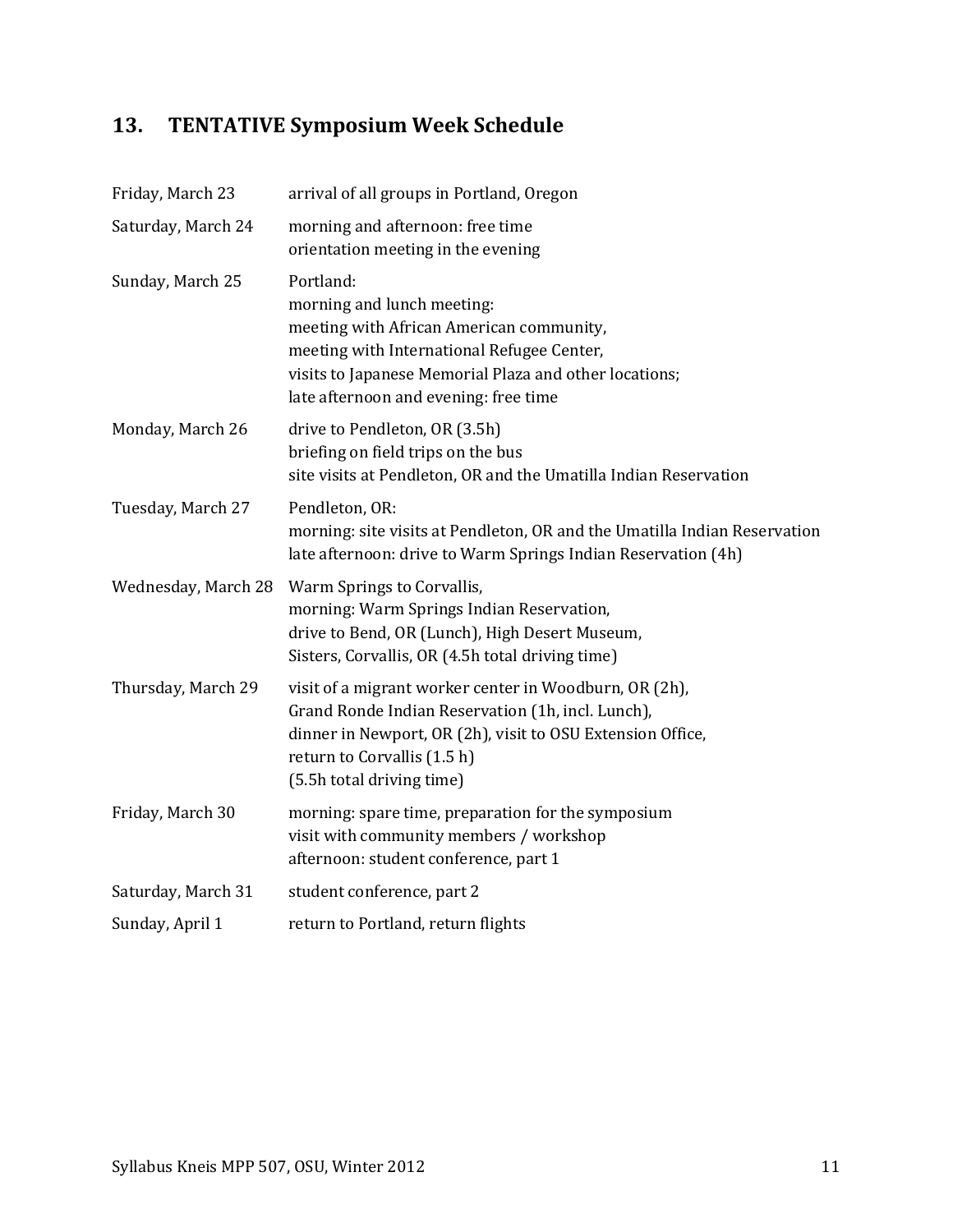# <span id="page-11-0"></span>**14. Appendix I: Presentation Guidelines**

## **14.1. When Introducing a Text**

*These questions need not be answered in that order or that directly – but these issues should be addressed or be kept in mind.*

- What is it about?
- Who is the author? (relevant if important person of history, but no extended biographies in presentation)
- What is the context?
- How is it written?
- What is the line of argument?
- How was it perceived? What has it achieved? (relevant if this text is a historical source or has had a deep impact on a field of research)
- own evaluations

## **14.2. WHEN PRESENTING YOUR OWN ANALYSIS OR ARGUMENT**

*These questions need not be answered in that order or that directly – but these issues should be addressed or be kept in mind.*

- Be transparent: name your sources, provide a handout with a bibliography and a structure of your presentation.
- Provide a clear line of argument
- Prefer analysis over opinion and personal experiences
- Be clear about what is your own analysis, and what is someone else's.

## **14.3. GENERAL PRESENTATION RULES**

- Everybody is nervous. EVERYBODY.
- Everybody makes mistakes.
- Preparation always helps.
- Practice.
- A seminar presentation is supposed to help you to learn.

### *CONTENT*

- The presentation is not about you.
- It is about the content.

### *STRUCTURE*

- You are *communicating*, not talking at somebody.
- Make sure you do everything to get your message across in the short time you have.
- Tell them what you're about to tell them.
- Tell them.
- Tell them what you've just told them.
- Intelligent redundancy is good.
- Patronizing is bad.

### *MODES OF PRESENTING*

- Do what you feel is most comfortable to you.
- Talk loudly and clearly.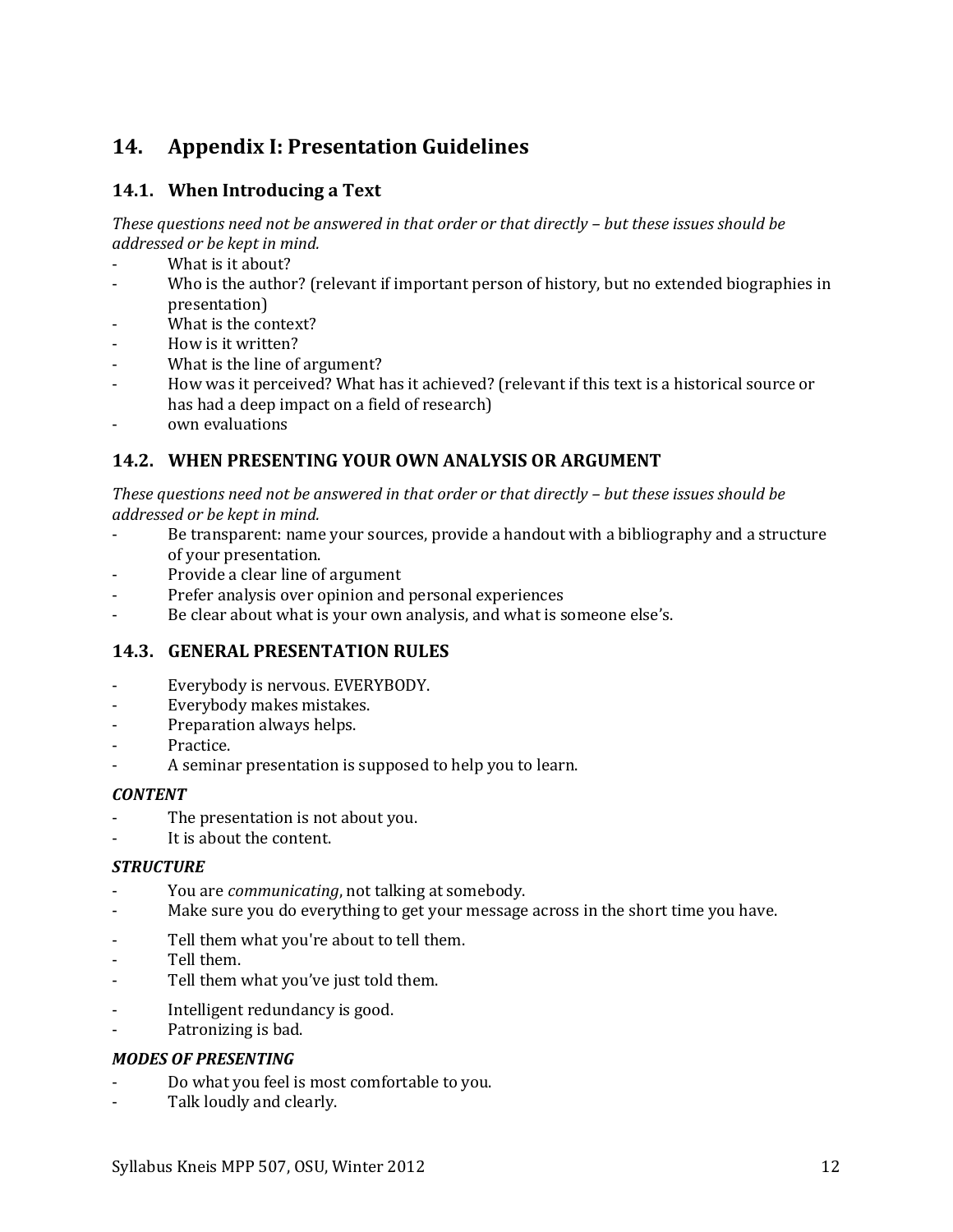Make eye contact as much as possible.

### *Reading out a written text:*

- pro: safety, you tend to forget less, you can formulate better
- contra: inflexible, less communicative

### *Speaking freely (without notes):*

- pro: flexible, can adapt to audience quickly, communicative
- contra: needs experience, you may forget things, imperfect formulations
- you may compensate with a handout

### *Speaking freely with notes*

- best of both worlds
- you may even write an introduction & a closing to read out

### *TIME*

- Time yourself. You have limited time allotted. Test out your presentation beforehand; then add 2-3 minutes. You will always take longer than planned.
- Provide a handout collating your most important findings, central quotes, a bibliography, and your contact information. If you forget to say something important in the presentation, it'll be there.

### *TECHNOLOGY*

- Use technology only if necessary.
- Only use technology that you know how to handle.
- Be sure to have reliable equipment. If possible, bring your own computer. Apple computer owners: bring an adapter cable for VGA.
- Make backups of your presentation. Make a backup of the backup.
- Be only as fancy as absolutely necessary. Anything flashy that distracts from your message can go.
- Sometimes, a blackboard is enough.
- A paper handout may substitute or supplement a visual presentation. It gives people something to take away.
- Be prepared for tech to break down.

### *ATTIRE*

- Look professional. This is work, it should look like that.
- Respect your audience.
- There will always be a question from the audience you won't like. Be cordial. Admit if you don't know something, promise to get back with more information.
- Know how to react: "Never answer the question that is asked of you. Answer the question that you wish had been asked of you." (Robert S. McNamara, *The Fog of War*, 87:11-87:19)

### *REMEMBER MURPHY'S LAW*

- Nothing is as easy as it seems. Everything takes longer than expected. And if something can go wrong it will, at the worst possible moment.
- Well, hopefully not. But be prepared anyway.
- Good luck!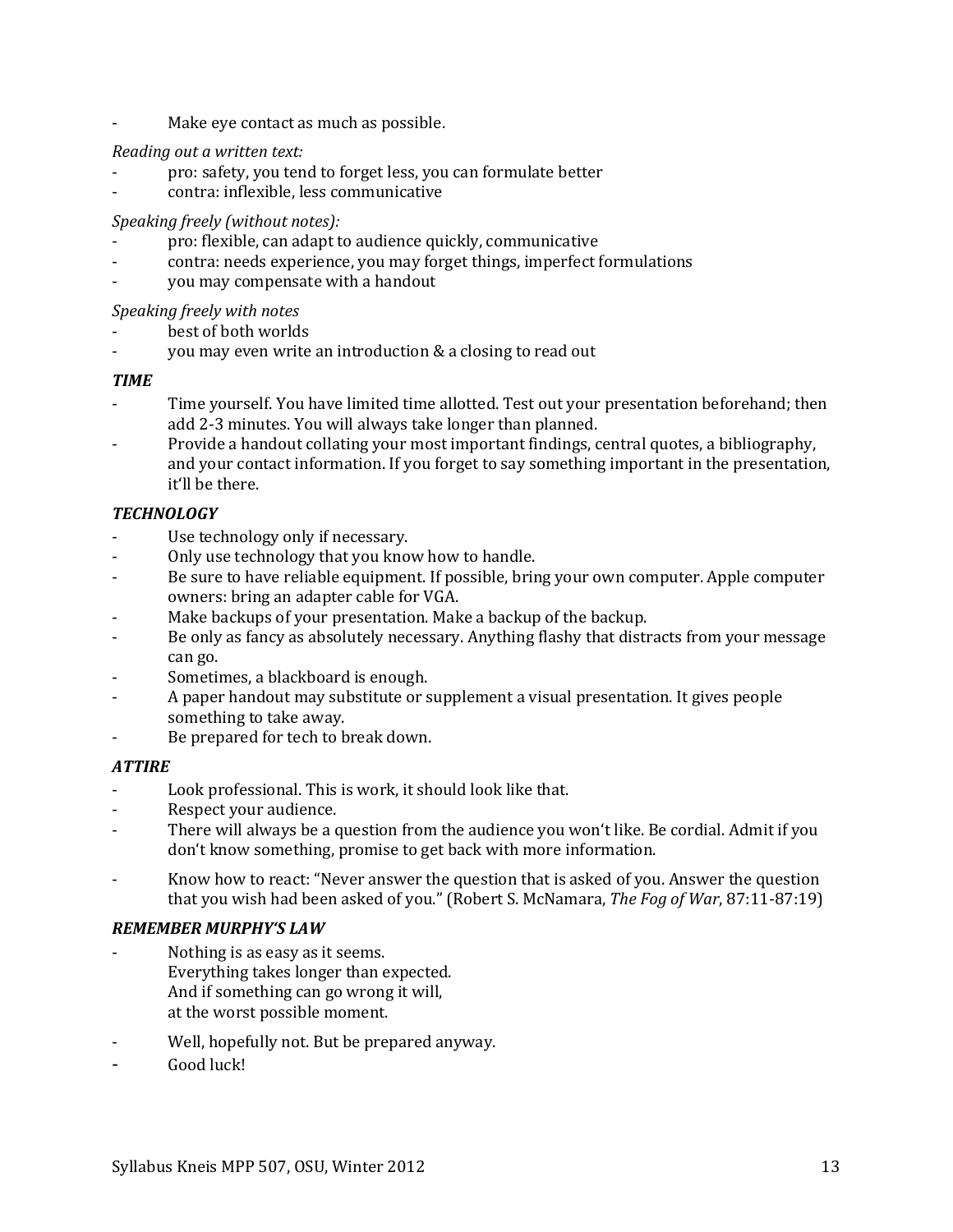## <span id="page-13-0"></span>**15. Appendix II: Citation Guide MLA**

### **Page/font format:**

- Font Size 12 pt (use a normal system font like Times New Roman, Arial, Cambria, etc.)
- Line spacing 1.5
- Footnotes: 10 pt, Line spacing 1
- Indent quotations longer than 3 lines, with 10 pt size font
- Mark omitted parts of a quotation with squared brackets to distinguish them from possible (round) brackets within the quotation:

"*Falling Down* is a smart film, but it struggles [...] to convince viewers that [the hero] represents an ultimately (mythologically) redundant model of white masculinity." (Kennedy 2000: 122)

### **Bibliographical reference** in parentheses (Author Year: Page):

Blabla blabla (Soja 1989: 37).

When Works Cited holds more than one title of the same author and from the same year, specify text by adding letters to the publication date:

Blabla blabla (Soja 1989a: 37). Blabla blabla (Soja 1989b: 1).

**Footnotes** should be used only for further comments, not as bibliographical reference.

The **Works Cited** appears at the end of your paper. The format is the following:

### **For articles in collective volumes:**

Name, First Name. "Article". In: Name, First Name, ed. *Larger Volume*. Publishing Place: Publishing House, Year. Pages.

e.g. Kennedy, Liam. "Paranoid Spatiality: Postmodern Urbanism and American Cinema." In: Balshaw Maria, Liam Kennedy, eds. *Urban Space and Representation.* London: Pluto, 2000. 116-30.

(use ed. for one Editor, eds. for multiple Editors)

### **For articles in journals or magazines:**

Name, First Name. "Article". Name, First Name. *Magazine Title*. Magazine Number (Year): Pages.

e.g. Foucault, Michel. "Of Other Spaces." *Diacritics* 16.1 (1986): 22-27.

### **For monographs:**

Name, First Name. *Larger Volume*. Publishing Place: Publishing House, Year. Pages.

e.g. Soja, Edward. *Postmodern Geographies: The Reassertion of Space in Critical Social Theory*. London: Verso, 1989.

### **For internet articles:**

Name, First Name. "Article." *Main Web Site Title*. URL. Retrieved MM/DD/YYYY.

(or variations, such as organization name or alias in the first place, depending on nature of the web site)

- e.g. Edmunds, R. David. "The US-Mexican War: A Major Watershed." *PBS.*  pbs.org/kera/usmexicanwar/war/major\_watershed.html. Retrieved 09/01/2009.
- e.g. World Health Organization (WHO). *Active Ageing: A Policy Framework*. Geneva: WHO, 2002. who.int/ageing/publications/active/en. Retrieved 08/25/2011.